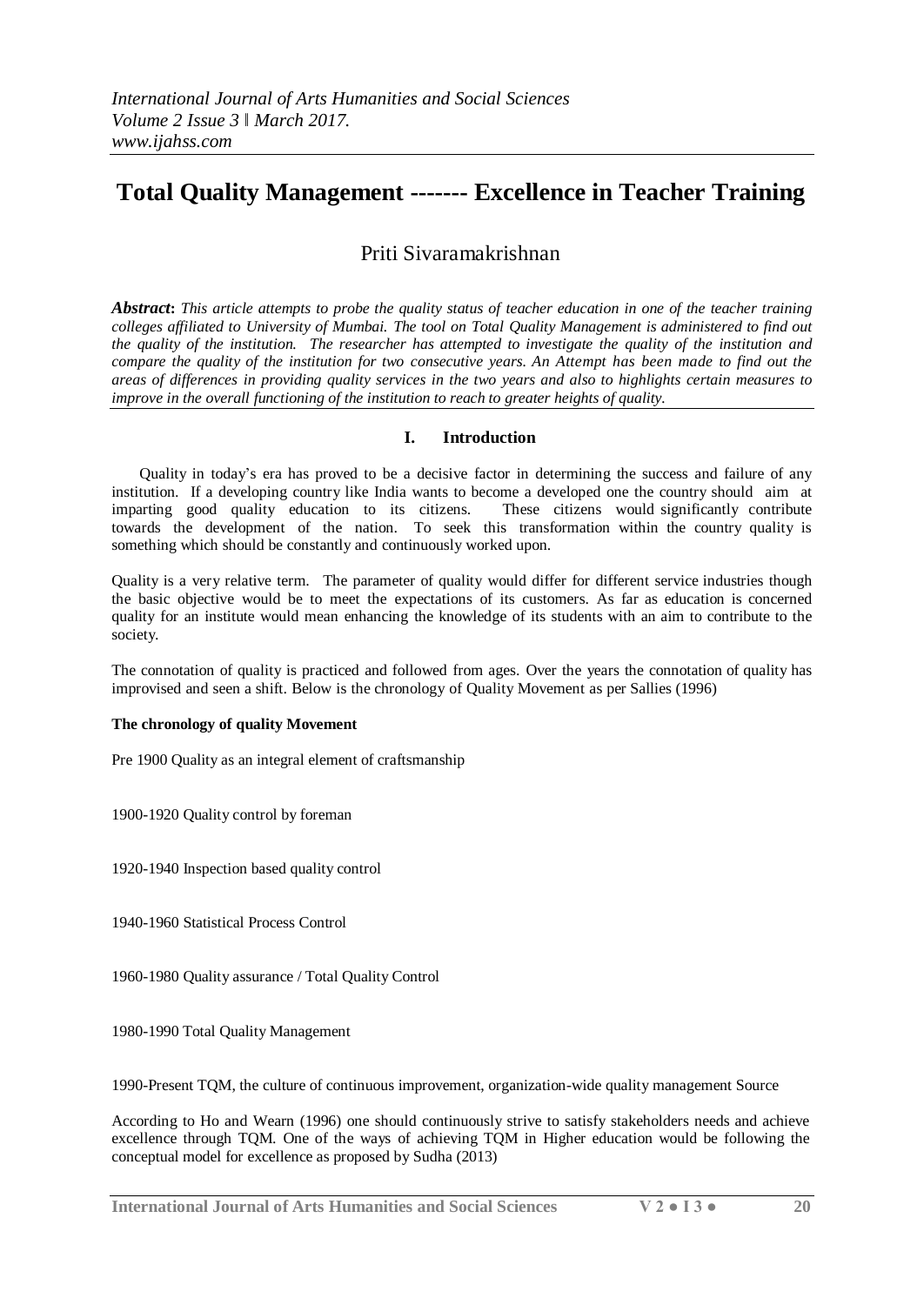## **1.Commitment of top management**:

Top management, through their supervision of all processes, should ensure that everybody is committed to achieving quality

## **2. Course delivery:**

Expert knowledge must be matched with expert skill to transmit that knowledge – the fervor to acquire knowledge must be matched with fervor to transmit it.

## **3. Campus facilities:**

Utmost attention is to be shown in providing excellent infrastructure and physical facilities in the campus for student learning, co-curricular and extra- curricular activities.

## **4. Courtesy:**

An emotive and positive attitude towards students will lead to congenial learning environment.

## **5. Customer feedback and improvement:**

Constant feedback from the students leading to continuous improvement in the process is the key to achieving excellence.

Quality in education is a matter of great quest and concern for institutions. According to Yeo (2009) Quality means "to meet or exceed the expectations of customers". According to Idrus (1996) quality basically means to shift the way organizations and their people think about themselves and about all the things that impact on them. Quality in higher education is a multidimensional concept, which includes all related function falls within the purview of the service sector. Teacher education institutions need to define and determine the quality of service it provides to its students. Quality management is a vehicle to which professionals can use to cope with the "forces of change" (Arcaro 1997). Total Quality Management has been tired in many educational institutions with impressive results.

Fitzgerald (2012), views Total Quality Management as a rationale for continuously improving the services and/or products offered to customers. A problem solving process is a means of anticipating changes and responding in a proactive manner will ensure overall improvement in the functioning of the Institution. According to Babbar (1995) application of TQM places the organization to be able to open and strive towards new learning.

## **Objectives of the Study**

To study the perception of B.Ed students teachers towards total quality management.

## **Sample of the Study**

Stratified random sampling technique was used to collect the data from 73 B.Ed student teachers and 68 B.Ed student teachers for the years 2013-2014 and 2014-2015 respectively from one teacher training college affiliated to Mumbai University.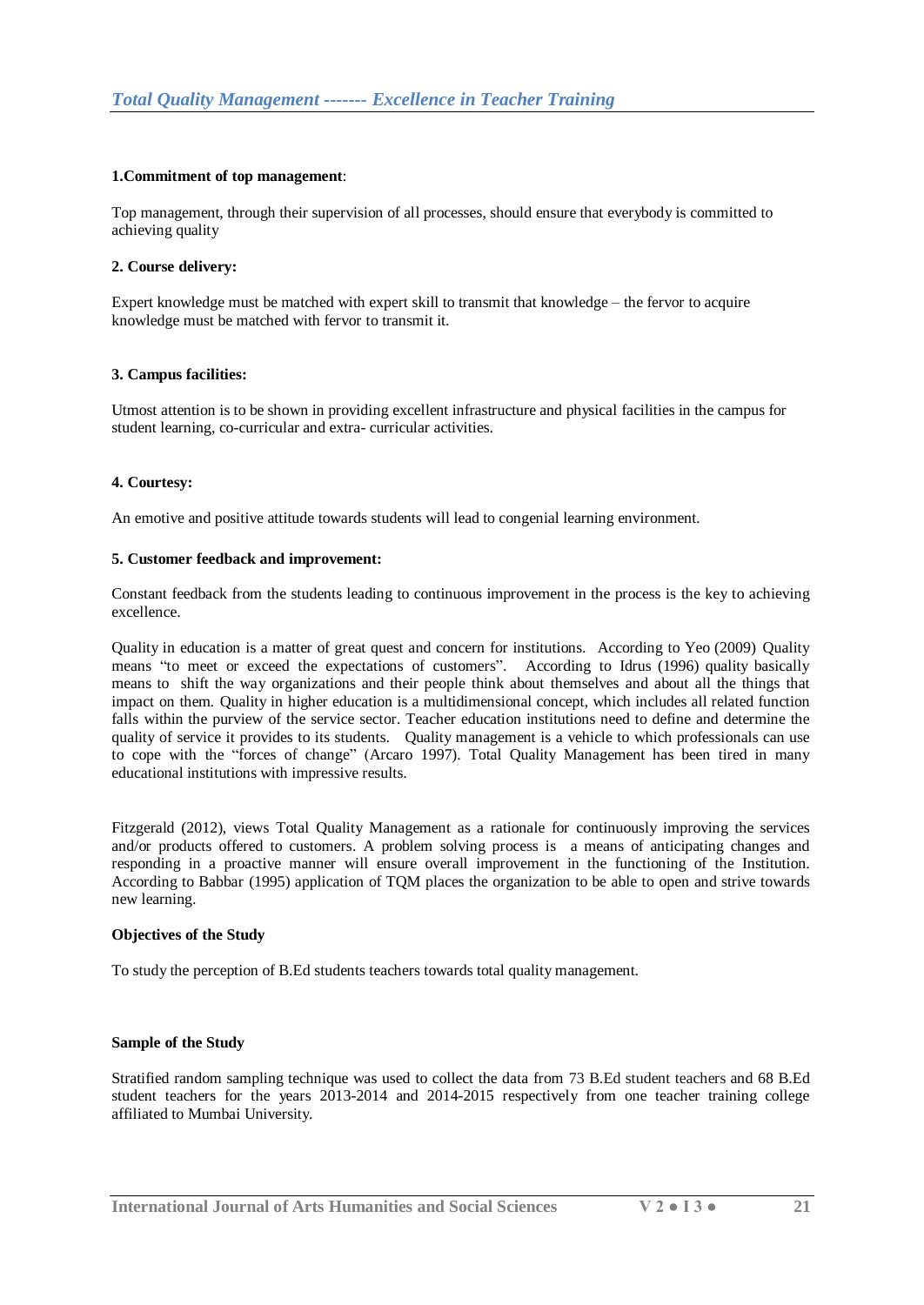## **Methodology**

The research was descriptive research. Total Quality Management inventory by Dr. Kishori Miestry (2011) was used to find the perception of B.ed student teachers. The reliability of the tool by split half and Cronbach alpha were 0.86 and 0.82 respectively and the tool was validated by a list of experts. Percent mean was used to find out the perception of B.Ed student teachers on the eight dimensions of total quality management.

## **Operational definitions of the dimensions of the tool on Total Quality Management**

**Total Quality Management**-: is an ongoing process which educational managers' use, to enable everyone in the college to continuously improve their abilities so as to meet and exceed internal and external customer expectations. It is also referred to as continuous quality improvement of college.

#### **Operational definitions of the dimensions of the study**

#### **1. Human Resource Management**

Human Resource Management (HRM) includes perception of the individuals (students and teachers) towards admission of students in a college, selection and appointment of teachers, development of students and the staff, and also efforts made by the institution to motivate them in their academic responsibilities and evaluate their work and recognize it.

**2. Operating Procedure**- Operating procedure involves the perception of the individual about the organization in bringing efforts about qualitative improvement through various rules and regulations in the academic and administrative functioning

3. **Quality Policy**- Is the perception of the individual (teachers and students) about quality polices, involves setting up and implementing basic principles , guidelines and use of action plan by the management/ college to achieve the long term goals and short terms goals of the Institution.

**4. Services of Suppliers** - Is the perception of the individual towards the work done by the Principal and Teachers towards the achievement of the goals of the Institution

5. **Technology Utilization**-Technology utilization means the perception about the appropriate use of computers, internet and technological devices to bring about qualitative improvement in the day-to-day functioning of the Institution.

6. **Training-** Is the perception about the efforts put in by the Institution in order to impart knowledge about the concept of Total Quality Management, and the ability, skills related to it, and bringing about changes in the attitude and behaviors of the students and teachers is referred to as training.

**7. Quality Culture-** It refers to the perceived pattern of human habits, beliefs and behavior concerning quality.

**8. Quality Information System**- It refers to the perception of the individual about maintaining information about the various components of quality and make available the information and provides information to those people who require information about the institute or college.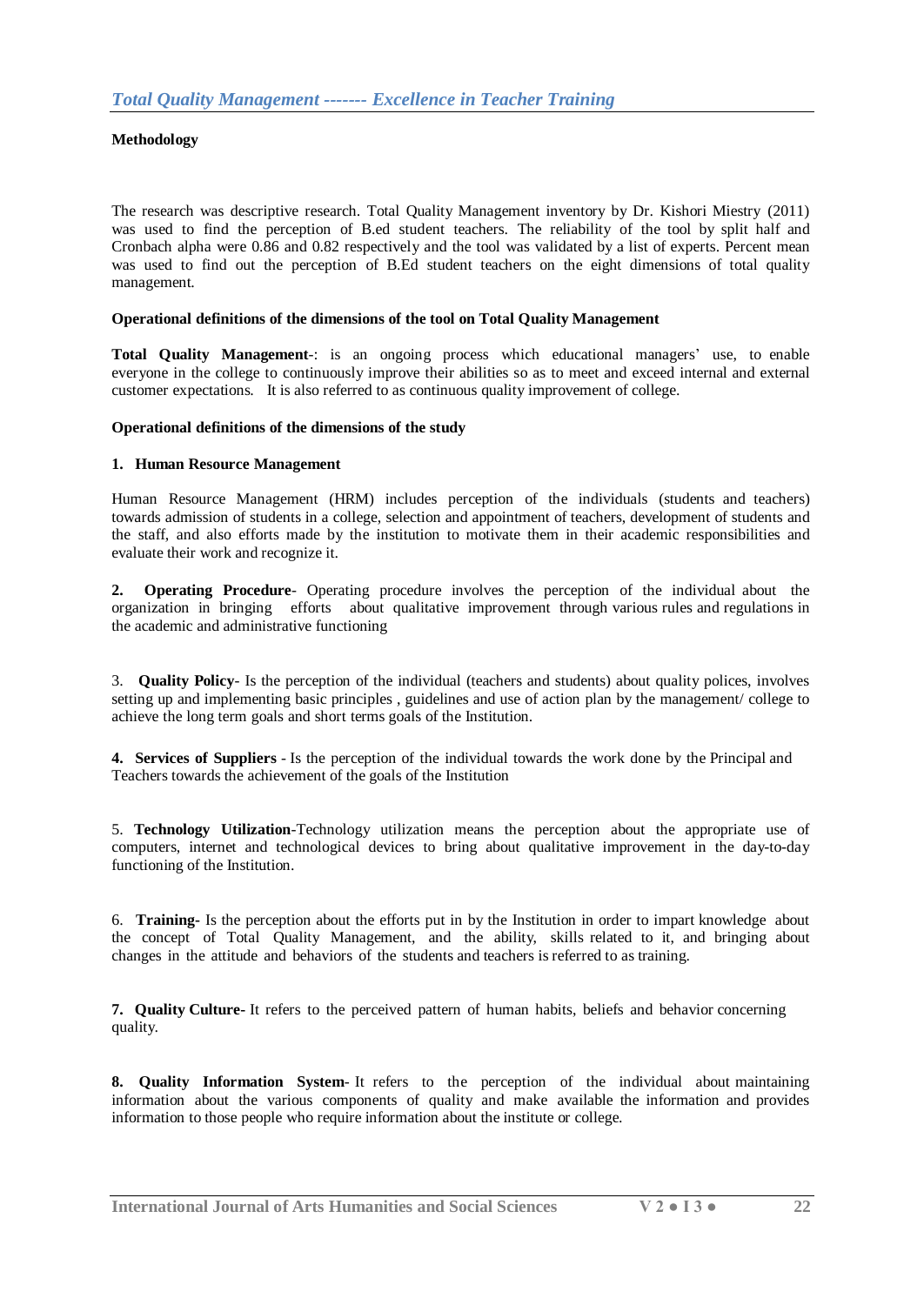## **Results**

## **Percent Mean of the Nine Dimensions of Total Quality Management**

| <b>Dimensions of Total Quality Management</b> | <b>Percent Mean</b><br>2013-2014 | <b>Percent Mean</b><br>$2014 - 2015$ |
|-----------------------------------------------|----------------------------------|--------------------------------------|
| Human Resource Management                     | 2.8                              | 3.3                                  |
| <b>Operating Procedure</b>                    | 3.1                              | 3.8                                  |
| <b>Quality Policy</b>                         | 2.8                              | 3.1                                  |
| Services of Suppliers                         | 3.1                              | 2.1                                  |
| <b>Technology Utilization</b>                 | 2.4                              | 2.2                                  |
| Training                                      | 2.9                              | 3.5                                  |
| Quality Culture                               | 2.9                              | 2.4                                  |
| <b>Quality Information System</b>             | 2.5                              | 3.8                                  |

## **Interpretation**

The table clearly shows that percent mean for most of the dimensions of total quality management has shown an increase in the year 2014-2015. Quality information system has increased more than 1%. in 2014- 2015. Operating procedure, human resource management and training have increased in the range of 0.5% to 0.7%. in 2014-2015. Quality policy has just increased by 0.3% in 2014-2015. Services of suppliers, Technology utilization and quality culture have decreased from 0.2% to 1 in the year 2014 – 2015.

## **Discussion of the Findings**

## **Operating Procedure**

The **operating procedure** has increased from 3.1% to 3.8% in the year 2014-2015. The increase has been to the tune of 0.7%. The college has regularly been following all rules as per the government norms. The efficiency of the college on admission is clearly reflected. Consistency and Adherence to the University Norms has helped the college to maintain and increase the quality with respect to operating procedure. The admission procedures of the college is as per the University Norms where criteria for selection and admission of students is clearly communicated to the students. Transparency exists in the functioning, through planning in the conduct of the activities. The vision and mission statement of the Institute is clearly communicated to the student teachers which ensures that internal and external stakeholders work in alignment with the vision and the mission of the Institute. This idea is supported by Ziad (2007), who mentions that standards should be associated with students in terms of admission. High importance is accorded to the attendance of students which helps transact the curriculum and assures good results.

## **Quality Information System**

The Quality Information system has increased from scored 2.5% to 3.8% showing an increase by 1.3 % in the year 2014-2015. In the year 2013-2014 though the Institute had a website it was not very functioning. But in the year 2014-2015 with the efforts of the management and the Principal the college website has been upgraded with wide array of inputs. Added to this in the year 2014-2015, the college came up with a creation of email id which was exclusively to be used for the college students and the staff where important and timely messages were communicated . The quality information system is well in place with updated website and email address for the students to access. The institute regularly updates its website with the events and happenings of the college for the present student teachers and as well as alumni. With a low mean score in the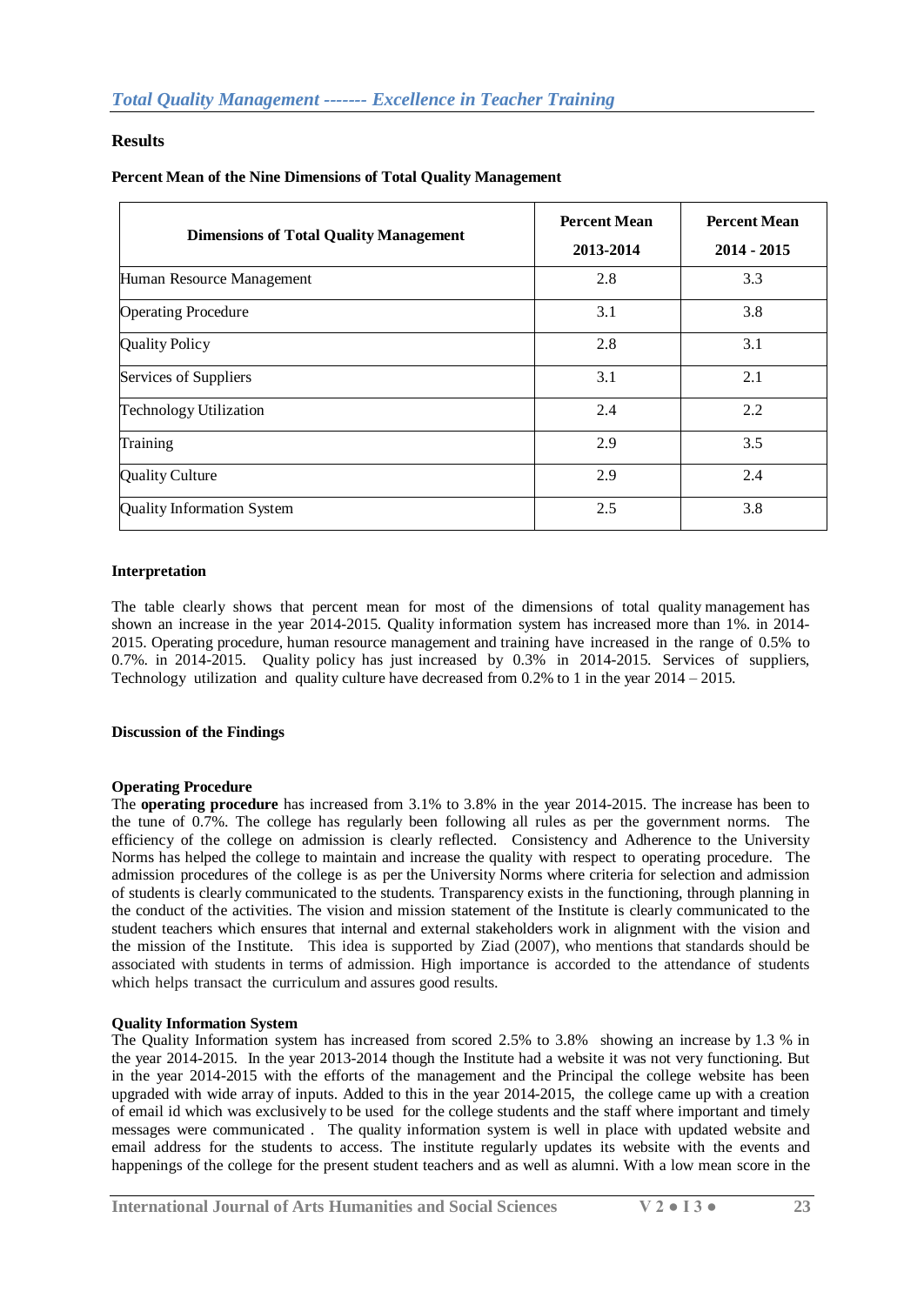year 2013-2014 the Institute has ensured sufficient measures to communicate the standards of quality to the student teachers which would enable the students to match the expectations and the objectives of quality.

## **Quality Training**

The **quality training** has increased from 2.9% to 3.5%. The increase is by a mere 0.6%. Though the college believes in the philosophy of learning through mistakes, quality training provided should be more effective. According to Welsh and Metcalf (2003) sharing of experiences among institutions on quality issues may generate ideas for evolving norms and strategies for the quality assurance of management process, curricular inputs and practices and the evaluations system. As training provided helps to create feelings of teamwork, timely decisions and making student teachers more responsible towards quality control. More initiatives would be required to be taken by the college on training on quality that would help to have quality culture in place from the top down . Timely decisions, brainstorming sessions, leadership programmes, are the few areas which ensures training on quality According to Neha Parekh (2013) every school should specifically equip its students to understand and use Total Quality Management. Student teachers are to be provided training on quality where student teachers are prepared to be more committed and responsible towards quality.

## **Human Resource Management**

**Human Resource Management** has shown an increase from 2.8% to 3.3% There has been a 1% increase in Human Resource Management. It was found that the Institute manages its human resources well by forming different activities and arranging and organizing programmes like club activities, community work related activities , guidance programmes which ensures human resource is well taken care off. The students are motivated by giving appropriate feedback, providing opportunities to students to participate in intercollegiate competitions. The organization focuses and strives to see that the human resources are well motivated and taken care of. The teachers were also provided sufficient scope to develop professionally but there is more scope to enhance the potentials of the teaching faculty. The Institute had conducted various faculty development programmes in the year 2015-2016 which has enhanced the knowledge of the faculty members. Even the students were given sufficient and adequate opportunities to excel and show case their talents on different occasions.

## **Quality Policy**

The **quality policy** has increased from 2.8% to 3.1% in the year 2014-2015 which means there is an increase of 0.3%. The reason being the Institute has a quality committee in place which ensures issues are addressed and quality decisions are implemented for continuous progress of the Institute. Students are the backbone of the Institute and therefore the needs and expectations of the students are well served. The institute has a grievance mechanism in place, for effective communication and to provide solutions to the student's grievances. Grievances boxes are provided so that students could voice out their problems, ideas or suggestions. The suggestions provided by the student teachers were considered with appropriate action where ever necessary and possible. According to Blades (1995) commitment and communication are important requirements for quality. As the two way process of communication helps the organization be aware of the expectations of the customers and make the customers know what expectations would be met by the organization. This awareness of the expectations enables Crosby (1979) to achieve an organization to zero defects by eliminating the errors and failures.

## **Quality Culture**

**Quality Culture** has increased very low from 2.9% to 2.4%. The quality culture has reduced by 0.5% in the year 2015-16. The institute believes in a culture of progress by undertaking small and regular changes to improve quality. According to Dahlgard et al (1995) Quality culture is inclusive of products and services which deals with the preparation, development and training of teacher. The practice of the Institute is to identify the needs of the Institute and satisfy them. Though the Institute is taking necessary step to identify the needs, still more needs to be done in terms of bringing in the quality culture. More awareness needs to be created about quality aspects among student teachers to bring in quality. The college tries to find out creative and innovative ways to solve college grievances. According to Babbar (1995) commitment, honesty, openness and high ethics are very much essential to follow Total Quality Management. But along with ethics application of TQM to one's own teaching would enable a teacher to explore her potentials to new ideas in the field of teaching. Ehlers (2009) also insist on the foundation for a comprehensive understanding and analysis of quality culture in organizations, focusing on higher education in order to attain a system-wide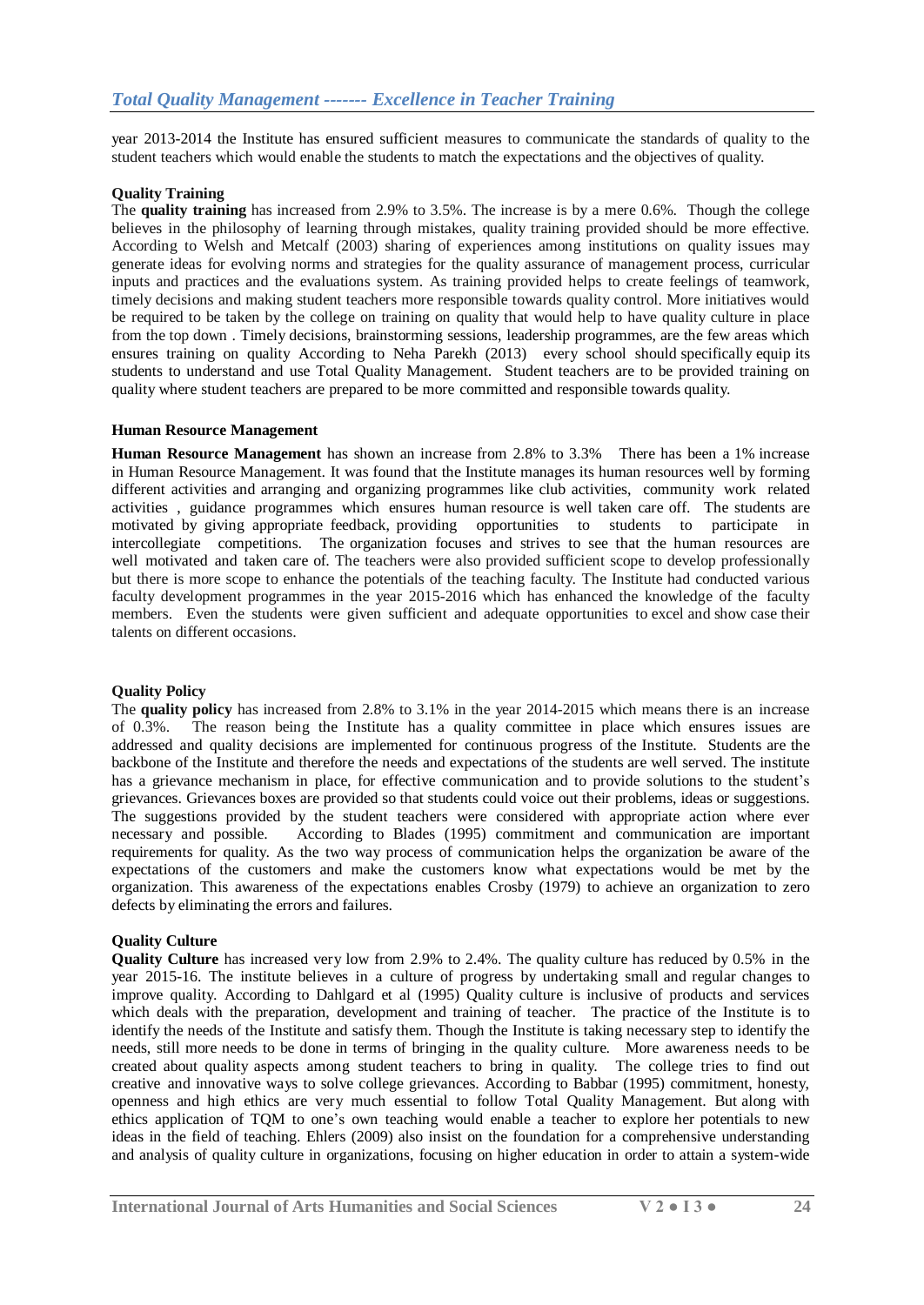quality improvement, to implement the principles of TQM. Meeting the needs of students in all the desired way and satisfying students is given utmost importance and will ensure an effective quality culture.

## **Technology Utilization**

The technology utilization has increased from 2.4% to 2.2%. Technology utilization has reduced by 0.2%. in the year 2014-2015. One of the possible reasons for this would be because of the ratio of the B.Ed student teachers and the number of computers which may pose a problem and therefore technology utilization is very low. The computer lab of the college has been improvised by providing new computers and wifi access to the students. The students have also been able to complete their projects and other assignments by having open access to the computer lab. According to Raju Narayana Swamy (2012) Teacher education institutions face financial and human resources crunch for successful incorporation of ICTs. Attractive learning content and learning technologies is possible only through planning and progress in this direction. The institute is making all steps to ensure that technology utilization for students is increased. The college is in the process of adopting latest technologies which could be provided to the advantage of students

## **Services of Suppliers**

The **Services of the suppliers** has decreased from 3.1% to 2.1% in the year 2014-2015. The services of suppliers in the year 2013-2014 revealed that teacher played a great role in identifying the individual needs of students and provide diagnostic and remedial teaching to the students. There is no doubt that teachers regularly update their knowledge through workshops and training and research. Though the teaching aspects are very well taken care of and the teachers provide the best kind of teaching more focus on providing remedial teaching to the required students is important. Also as the class consists of few students teachers from different backgrounds it is necessary that teaching needs to be simplified and improved in terms of simplifying the language during delivery of content. The institute also needs to focus on providing remedial teaching for the student teachers and persuading students to learn independently. The context of the student teachers needs to be considered by the teacher before delivery of the content. Raju et al., (1994) defined that quality of the course is determined by the satisfaction provided to the students in the form of support services. The teachers of the Institute should focus on trying to build and enhance the personality of the student teachers. According to Manivannan, M.; Premila, K.S(2009) opined that to build students with versatile personality the teachers should possess varied skills. The staff members as coaches, mentors can help and render positive support, guidance and advice to the student teachers. The teachers should take efforts to see that the students from different cultural background communicate effective and respond in the lecture class.

## **Conclusion**

Quality is never a one stop process but a continuous process. The teachers of today will nurture the children of tomorrow. Therefore the quality of these teachers very much depends on the way the Institute prepares them for the future. The institute is surely doing a great job in preparing student teachers for the future by providing add on training programs, providing the best services of suppliers and necessary infrastructural and technological facilities for the conduct of the course. The Institute prepares the student teachers for better service to the community by making student teachers work closely to the community. The student teachers also meet the expectations of the I n stitute as the students are consciously made aware of the quality by imparting the importance of quality and building the necessary quality culture in the student teachers. Thus to conclude it can be said that the institution is leaving no stone unturned to improvise and assure quality. The efforts of the teachers needs to be appreciated and motivated. An institution which takes care of its students but also looks after the welfare of the staff members will surely reap benefits in umpteen. According to Akhtar (2000) the philosophy of TQM is a participatory philosophy which can be achieved only through collaborative efforts of the members of the educational organization. Education is considered as the backbone of the country's growth, thus by implementing TQM in all the education Institutes it will help in attaining economic growth and development. The demand for teachers is never ending but what about the quality of the teachers. The answer to these question lies on the fact that education is considered as the backbone of the country's growth and for a country like India where demand for teachers in never ending TQM would ensure that the teacher producing institutes not only ensure teacher in good numbers but teachers with potential determined to reach out for the cause and the very purpose of education.

## **References**